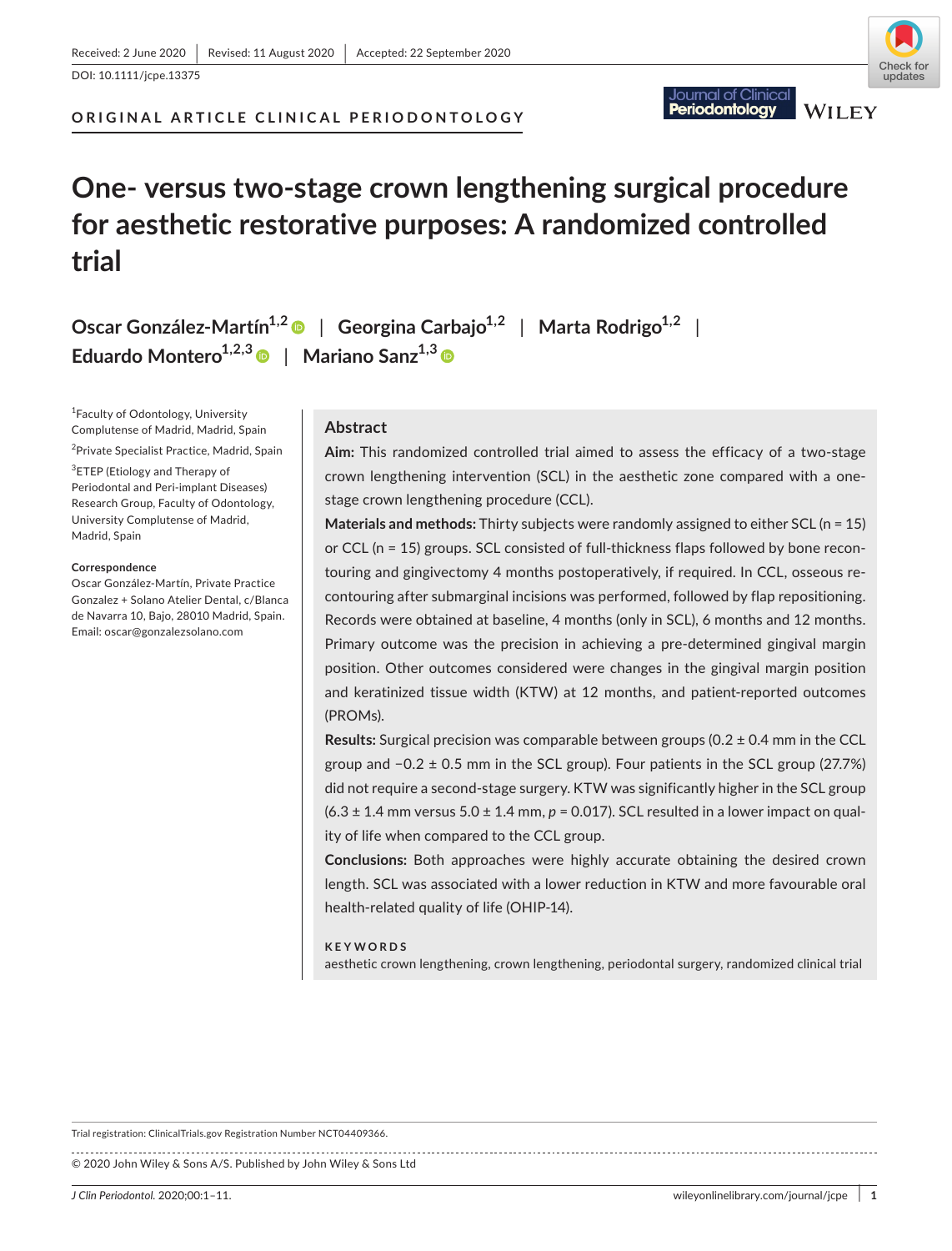**2 <sup>|</sup>**  GONZÁLEZ-MARTÍN et al.

# **1**  | **INTRODUCTION**

Crown lengthening (CL) is a surgical procedure used to either facilitate restorative dentistry or improve patient's aesthetic demands when there is excessive gingival exposure during smile or when gingival enlargement prevents from adequate oral hygiene practices (Lee, 2004). In fact, crown lengthening surgical procedures have been estimated to represent approximately 10% of all periodontal surgical procedures (AAP, 2004).

Depending on their main objective, CL surgical interventions have been categorized as aesthetic or functional, depending on if they aim to improve aesthetic outcomes in situations of excessive gingival display and/or altered passive eruption, or for restorative purposes, in situations where subgingival caries or fractures require the exposure of subcrestal sound tooth structure. However, both have in common the objective of the re-establishment of the supracrestal tissue attachment, since it is well known that the impingement of this space, either with restoration margins or with apically positioned flaps, may result in bone resorption, gingival recession, chronic inflammation or gingival hypertrophy (Jepsen et al., 2018). Furthermore, functional and aesthetic objectives may converge in the restorative treatment of the anterior maxilla when the balance between the so-called pink and white aesthetics is not adequate. In CL surgical interventions aimed to satisfy high aesthetic demands, it is imperative to achieve an ideal position of the gingival margins (Herrero et al., 1995) and maintain this position long term (Deas et al., 2014). This outcome, however, is not always predictable, since factors such as the position of the gingival margin relative to the bone crest (Deas et al., 2014; Lanning et al., 2003), the extent of ostectomy performed (Deas et al., 2004), the patient's periodontal phenotype, the healing time (Pontoriero & Carnevale, 2001) and the experience of the surgeon (Herrero et al., 1995) may influence the result. A recent systematic review has evaluated the evidence of CL performed for restorative reasons (Pilalas et al., 2016), identifying 4 non-randomized and 1 randomized controlled clinical trial. These studies, however, were considered as high risk of bias, and no study had more than 6-month follow-up or stated unequivocally whether the postoperative outcome was adequate for the intended restorative purposes. Furthermore, they did not identify any trial comparing surgical techniques. Therefore, there is minimal evidence regarding the efficacy of these surgical interventions.

Conventional crown lengthening procedures are typically accomplished by apically positioned flap (APF) with/without osseous resection (Palomo & Kopczyk, 1978). They are usually carried out as a one-stage procedure in which submarginal scalloped incisions and full-thickness flaps are followed by bone recontouring to re-create the space for adequate supracrestal tissue attachment. Incision design and the amount of bone recontouring are usually guided by the pre-surgical assessment of the CEJ either through transgingival probing or by radiographic examination. However, this information may not be accurate (Christiaens et al., 2018) and result in unfavourable outcomes, such as marginal tissue rebound or gingival

#### **Clinical Relevance**

*Scientific rationale for the study*: Little is known regarding the efficacy of different aesthetic crown lengthening surgical interventions.

*Principal findings*: Both crown lengthening surgical approaches (one- versus two-stage) demonstrated comparable clinical outcomes. However, patients receiving the two-stage intervention reported a lower impact on their quality of life. Additionally, a wider band of KTW was observed in the group that received the two-stage intervention.

*Practical implications*: Two-stage aesthetic crown lengthening not only resulted in similar clinical outcomes when compared with conventional (one-stage) crown lengthening approach, but also had a higher acceptance by patients.

recession. To overcome some of these limitations, an alternative CL surgical approach in two stages was proposed (Sonick, 1997). This surgical approach involves two-staged surgical interventions. In the first surgical phase, after raising a full-thickness flap following intra-sulcular incisions, the space for supracrestal tissue attachment is re-created by ostectomy and osteoplasty by direct visualization of the CEJ anatomy, and then the flap is re-positioned and sutured. Three to four months later, once the supracrestal tissue attachment is re-established, a second minimally invasive surgical intervention is carried out, if needed, by only minor gingival recontouring to attain the ideal gingival margin contours. This approach is expected to reduce the risk associated with the initial removal of soft tissue based on anatomical landmarks that may be difficult to determine with precision, such as the CEJ or the bone crest. Unfortunately, despite the claimed therapeutic advantages and theoretical improved treatment outcomes, the efficacy of the two-stage intervention has not been assessed properly in controlled studies. It was, therefore, the aim of this randomized clinical trial to assess the efficacy of a two-stage surgical crown lengthening procedure (SCL) compared with the standard one-stage (CCL) intervention in clinical situations where the objective of the CL procedure was aimed for aesthetic restorative purposes.

## **2**  | **MATERIALS AND METHODS**

## **2.1**  | **Study design**

This study was designed as a parallel-arm, single-centre, randomized controlled clinical trial (RCT) with a 12-month follow-up. The study protocol was approved by the institutional ethic committee (Internal Code 11/057-E, Hospital Clínico de San Carlos, Madrid) and registered at ClinicalTrials.gov (NCT04409366).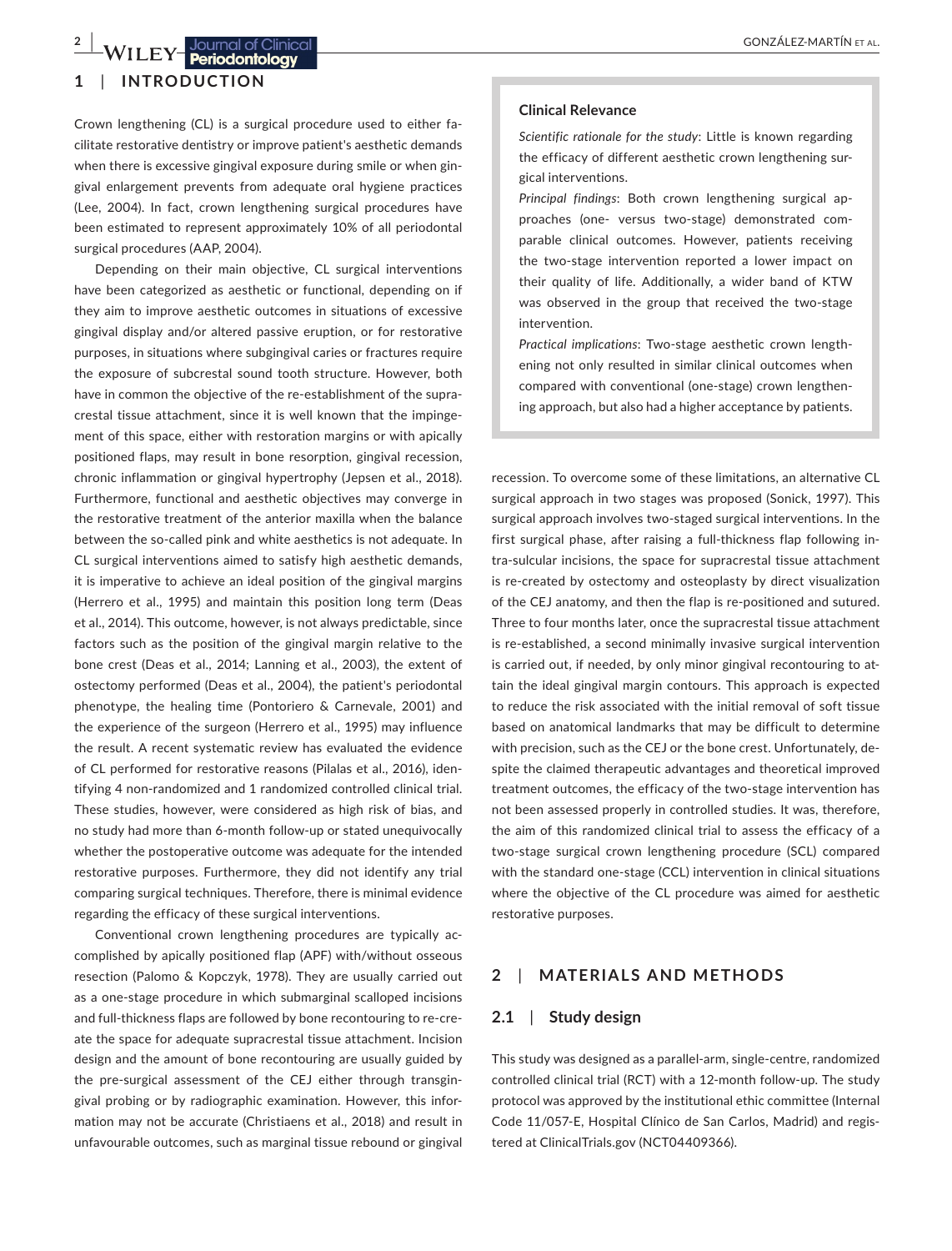

 $(n=15)$ 

12-month Impressions



 $(n=15)$ 

12-month Impressions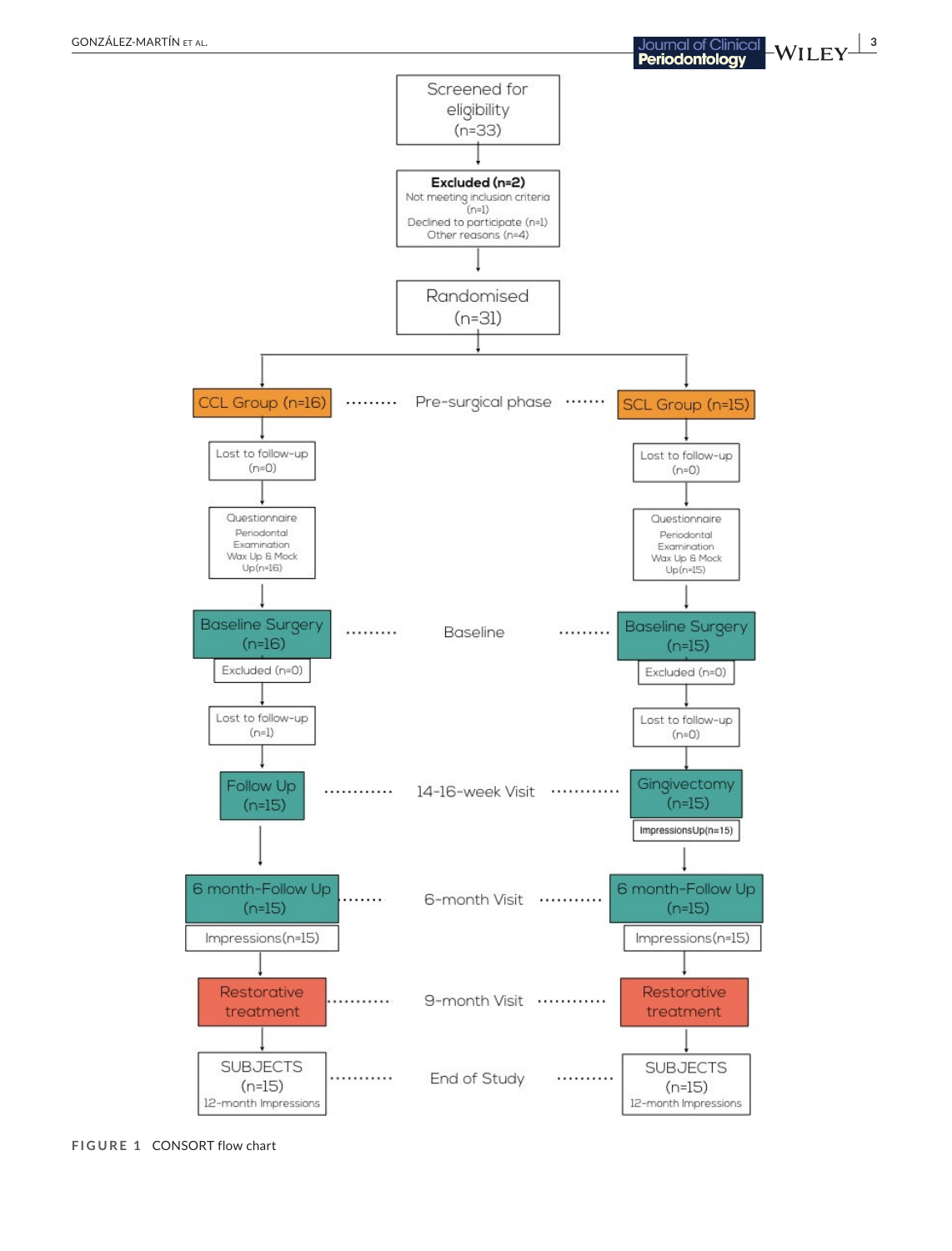# **2.2**  | **Patient population**

Patients were recruited in the Postgraduate Clinic of Periodontology at the University Complutense in Madrid (Spain), from among those in need of surgical CL in the anterior maxillary sextant for aesthetic restorative purposes, if they fulfilled the following criteria:

- 1. older than eighteen years of age;
- 2. more than 20 teeth in the mouth;
- 3. with full-mouth plaque and bleeding scores lower than 15%; and
- 4. without probing pocket depth and/or attachment loss >4 mm.

Patients were excluded if they were pregnant or breastfeeding; were smokers; were treated with antimicrobial and/or anti-inflammatory drugs within two months prior to entering the study; or were currently undergoing orthodontic therapy.

Patients were finally recruited after all the expected risks and benefits of the intervention were explained and if agreed to participate by signing the ethical committee approved informed consent (Figure 1).

## **2.3**  | **Randomization and Masking**

Recruited patients were randomly assigned (1:1) to the two-stage crown lengthening protocol (staged crown lengthening; SCL) or the conventional one-stage crown lengthening procedure (conventional crown lengthening; CCL) using a computer-generated list. Only the study coordinator (OG) had access to the list, ensuring allocation concealment. The study coordinator revealed the assigned group to the surgeon immediately before the surgical procedure. Due to the nature of the interventions, surgeons and patients could not be masked, but the clinical examiners evaluating the outcomes were masked to the treatment allocation (GC and MR).

## **2.4**  | **Surgical trial interventions**

## **2.4.1**  | **Pre-surgical phase**

All patients completed a questionnaire regarding their medical history and received an intra-oral clinical examination to detect the presence of any oral infection or dental condition that would prevent the surgical procedure. Full-mouth periodontal examination included recording of keratinized tissue width, gingival recession and probing pocket depth at six sites/tooth, excluding third molars. Fullmouth series of periapical radiographs were obtained in all patients. Impressions of the upper maxilla using polyvinyl siloxane (PVS, Elite HD, Zhermack, Mexico) were made to create a diagnostic wax-up, from which a mock-up was prepared and accepted by the patient prior to initiation of the corrective phase. All models were stored for final comparisons. The mock-up was transformed into a surgical guide that was also used as a reference to evaluate the final position of the gingival margin and postoperative clinical outcomes.

# **2.4.2**  | **Conventional Crown Lengthening; CCL**

Using the surgical guide, submarginal internal bevel incisions were performed on the buccal aspect of the affected teeth. A full-thickness flap was raised up to the mucogingival junction (Dominguez et al., 2020). Ostectomy and osteoplasty were carried out by means of rotatory instruments and surgical chisels, as necessary, to achieve the necessary space between the bone crest and the restorative margin according to the pre-surgical plan. The CEJ was not the reference point since, in many cases, the position of the final margin of the restoration was planned apical to the actual position of the CEJ. Exposed root surfaces were carefully instrumented manually with curettes, and finally, vertical internal mattress sutures were placed to position the gingival margin at the level of the margin of the planned restoration. Sutures were removed after 7 days (Figure 2).

# **2.4.3**  | **Two-stage Crown Lengthening (SCL)**

In the first surgical intervention, intra-sulcular incisions were performed and a full-thickness flap was raised up to the mucogingival junction. Ostectomy and osteoplasty were performed to establish the space for supracrestal tissue attachment, following the restorative plan and using the pre-surgical blueprint as the reference to determine the final position of the restoration margin, instead of the CEJ (Lee, 2004). Then, the flaps were re-positioned and secured with internal mattress sutures, placing the gingival margin at the original level. Sutures were removed at 7 days (Figure 3). In the second stage, after 3-4 months, minor gingival recontouring was performed, if necessary, to attain the desired gingival margin position according to the pre-surgical plan.

## **2.4.4**  | **Post-surgical care**

Follow-up visits were performed at 4, 6 and 12 months post-surgery. Polyvinyl siloxane (PVS) impressions and photographs were obtained at all these time points. Supragingival plaque removal on the entire dentition was performed at these visits using a rubber cup (Pro-Cup; KerrHawe, Bioggio, Switzerland) and prophylaxis paste (Detartrine; Septodont, Cedex, France). Final restorations were delivered between 6 and 9 months from baseline. All restorations were minimally invasive and did not involve a subgingival margin.

### **2.5**  | **Outcome measures**

## **2.5.1**  | **Clinical parameters**

The following clinical parameters were recorded by two calibrated examiners (GC and MR) using a UNC-15 probe (Hu-Friedy®, Chicago, USA) at six sites per tooth in all teeth present, excluding third molars, at baseline, 6-month and 12-month visits: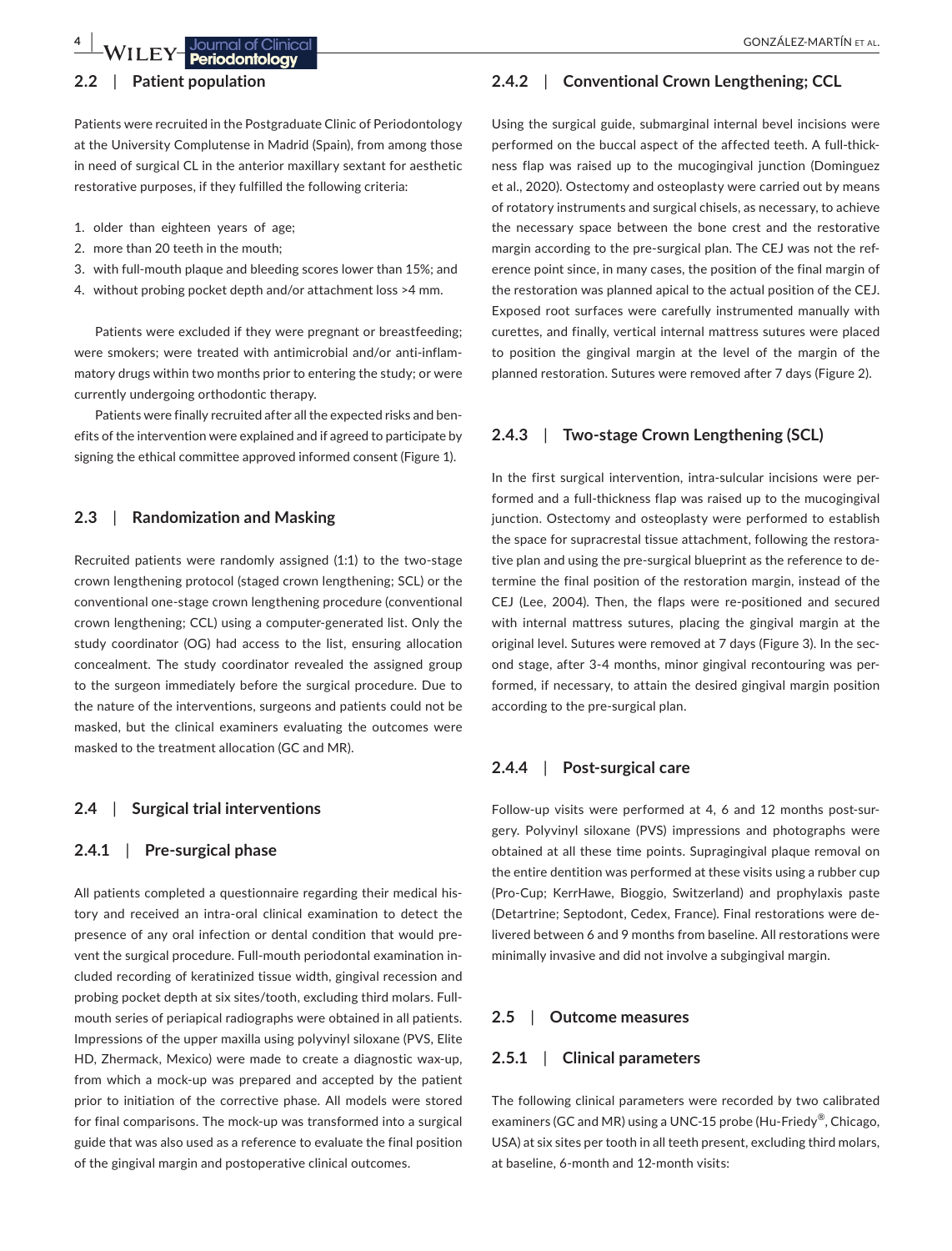- Clinical crown length (CL): Distance from the gingival margin to the incisal edge on the midbuccal. This parameter was also registered at 14 to 16 weeks after the initial intervention in the SCL group.
- Amount of keratinized tissue (KT): Distance from the gingival margin to the mucogingival junction on the midbuccal. This parameter was also registered at 14 to 16 weeks after the initial intervention in the SCL group.
- Gingival display upon smiling: Distance from the gingival margin of the central incisors to the lower edge of the upper lip.
- Supracrestal tissue dimension: Distance from the gingival margin to the alveolar bone crest (GM-ABC) as determined by bone sounding following local anaesthesia at baseline, 6 months and 12 months.

## **2.5.2**  | **Measurements in Models**

PVS impressions were made at baseline (T0) and one week later (T1) to generate, respectively, the baseline and the mock-up models. Only in the SCL group, new impressions were taken in the same manner at 14 to 16 weeks (T2). Subsequently, impressions were taken at 6 months (T3) and 12 months (T4) in both groups. An experienced laboratory technician, who was aware of the study purpose, fabricated dental casts from these impressions, which were scanned with a three-dimensional (3D) laser scanner (D250, 3Shape) and stereolithographic (STL) files were generated. These STL files were transferred to a digital shape sampling and processing software where 3D models were generated (Geomagic Studio, 3D Systems, Morrisville, North Carolina, USA). For each patient, the pre-surgical

 GONZÁLEZ-MARTÍN et al. **<sup>|</sup> 5**

and post-surgical 3D models were superimposed based on an already described procedure combining best matching of manually selected surfaces and automated alignments (Gonzalez-Martin et al., 2014). The merged models were then saved as a WRP file and compared using the same software package. The baseline model (T0) or the mock-up model (T1) were used as reference for comparison with the post-surgical models (T2 only in SCL group, T3 and T4 in both groups). Differences in the vertical position of gingival margin were measured using T0 as a reference to measure the changes in the gingival margin over time and using T1 (mock-up) as reference to assess the position of the gingival margin relative to the planned position (Figure 4).

#### **2.5.3**  | **Patient-reported outcomes (PROMs)**

A validated Oral Health Impact Profile (OHIP-14sp) for adults in Spain (Montero-Martin et al., 2009) was filled by all participating subjects at two weeks and six months after the initial surgical procedure. Each response was categorized on a scale of 0 to 4 (0 = never, 1 = hardly ever,  $2$  = occasionally,  $3$  = fairly often and  $4$  = very often).

# **2.6**  | **Data analyses**

# **2.6.1**  | **Sample Size Calculation**

The primary outcome variable (T1-T4) was the difference in mm between the ideal gingival margin (T1) and the position of the



mock-up confirmation. (c) Gingivectomy following an internal bevel incision and tissue removal. (d) Full-thickness flap elevation. (e) Suture using single vertical internal mattress. (f) Mock-up to guide bone ostectomy and osteoplasty. (f) Single vertical internal mattress sutures. (g) Six-month follow-up. (h) Result at 12 months after delivery of final restorations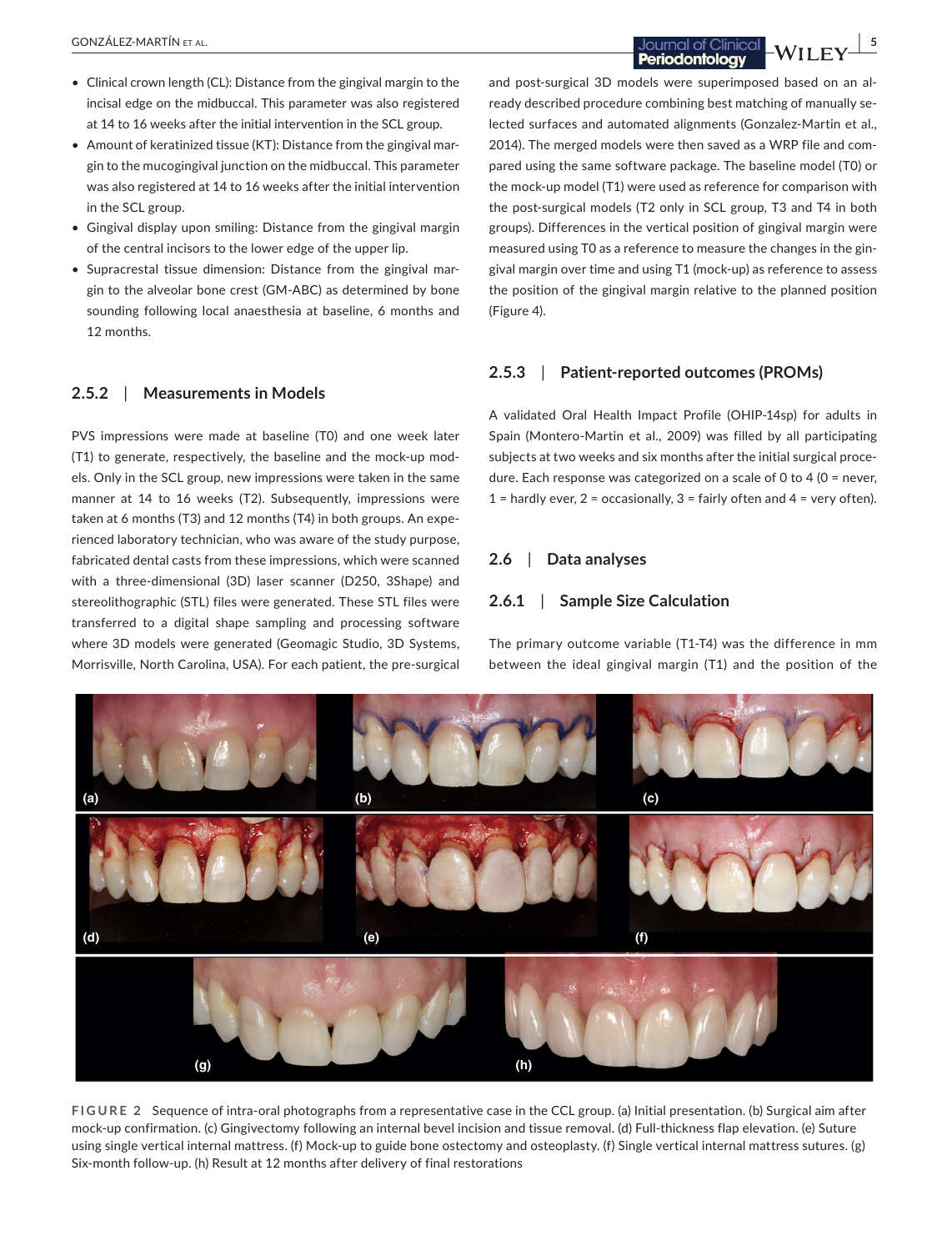

**FIGURE 3** Sequence of photographs from a representative case in the SCL group. (a) Extraoral initial presentation. Note the excessive gingival display. (b) Intra-oral photograph revealing the evident lack of gingival harmony. (c) Wax-up to envision surgical and prosthetic objectives. (d) Full-thickness flap elevated and surgical stent in place. (e & f) Ostectomy and osteoplasty using rotary and hand instruments. (g) Suture using single vertical internal mattress. (h) Gingivectomy at 3 months following an internal bevel incision and tissue removal. (i) 6-month follow-up. (j) Result at 12 months after delivery of final restorations

gingival margin at 12 months (T4). The sample size calculation was based on an estimated standard deviation (SD) =0.4 mm and an expected difference between groups of 0.5 mm. To detect statistically significant differences (*p* < 0.05) with and 80% power, a minimum of 11 subjects per group were needed. In order to compensate for possible dropouts, a final sample of 30 patients was aimed.

## **2.6.2**  | **Statistical analysis**

The patient was considered the unit of analyses. All patients contributed with 6 teeth (from 1.3 to 2.3) to the analyses. If more teeth were included in the surgical intervention, they were not included in the data analysis. The normality distribution of the quantitative variables was examined using the Shapiro–Wilk test. Statistical significance between groups at baseline was analysed using the independent sample t test for continuous variables, while the chisquare test was used for categorical outcomes. Differences between groups at baseline, 6-month and 12-month visits and their changes were determined by Student's t test for quantitative outcomes. In addition, clinical variables were compared with repeated measures ANOVA with post hoc Bonferroni's correction considering the visit for the intra-group comparisons, the group (CCL or SCL) for the inter-group comparisons and the interaction between time and group.

# **3**  | **RESULTS**

## **3.1**  | **Population**

Between April 2013 and October 2017, 33 subjects were screened. Two subjects were excluded since they did not meet the study criteria or refused to participate (Figure 1). One patient was lost to follow-up in the control group after the surgical procedure. Hence, 30 patients were included in the final data analyses (15 in the CCL group and 15 in the SCL group). Table 1 displays the demographic characteristics of these participants. In both groups, female gender was predominant, while mean age was similar (40.5  $\pm$  14.1 in the CCL group and  $37.5 \pm 15.7$  in the SCL group;  $p = 0.579$ ). Among the patients in the SCL group, 11 patients (73.3%) needed a secondstage gingival recontouring surgery (i.e. gingivectomy and/or gingivoplasty) in 25 out of the 90 teeth (2.3  $\pm$  1 mean number of teeth per patient). In 8 of these patients (72.7%), the amount of soft tissue removed to obtain the planned crown length was ≤1 mm (Table 2).

## **3.2**  | **Linear Measurements in the models**

No differences in terms of crown length were observed between groups at any follow-up visit (Table 3). The evaluation of the precision to establish the difference between the planned and the final gingival margin position at 12 months (T1-T4) rendered similar results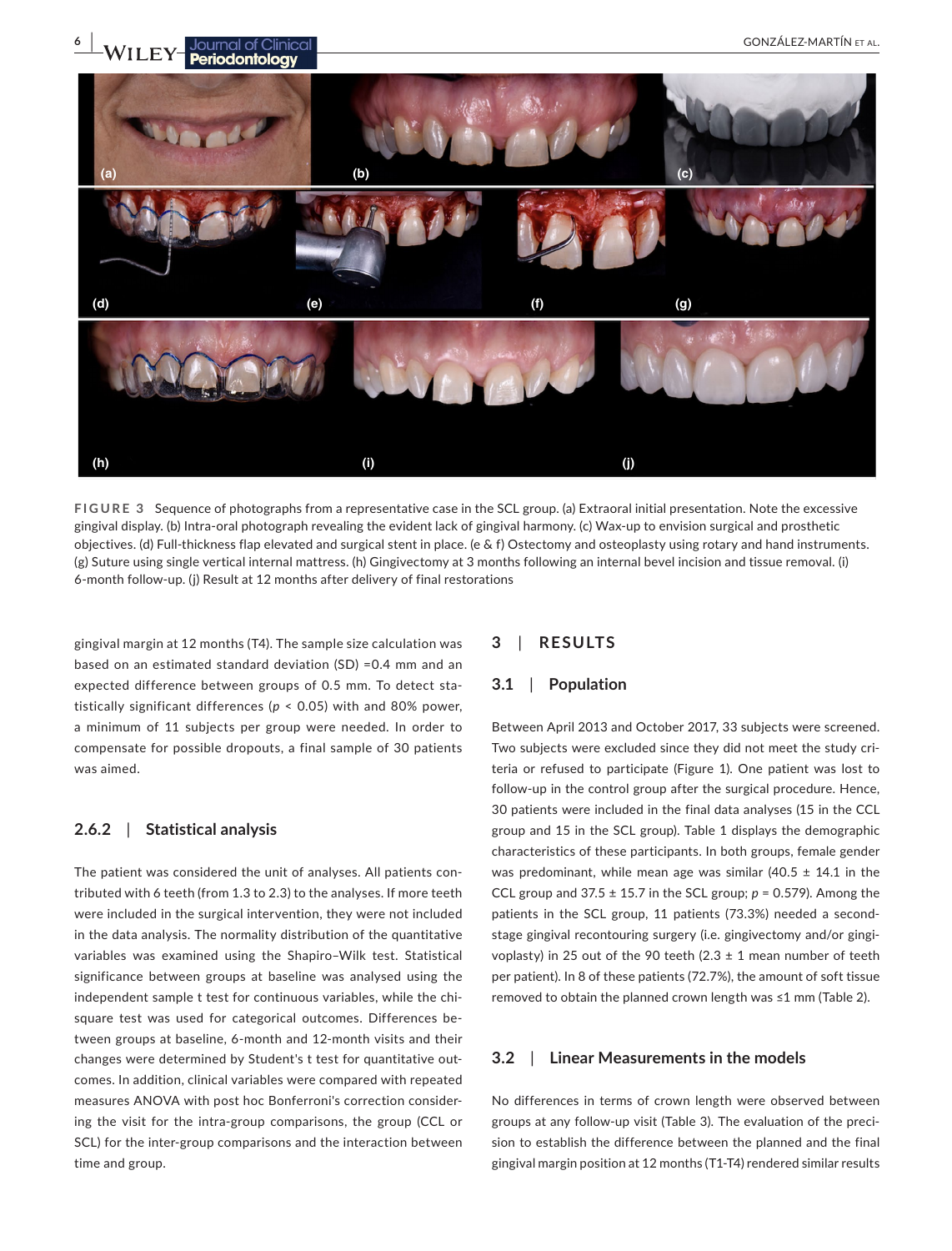between the SCL and CCL procedures (−0.2 ± 0.5 and 0.2 ± 0.4, respectively; *p* = 0.075). In 12 out of 15 patients in both groups (80.0%), the final crown length (T4) was within ±0.5 mm, respectively, to the planned dimension (T1) and 100% within ±1.0 mm.

## **3.3**  | **Clinical Parameters**

Clinical parameters at baseline and at the different follow-up visits are presented in Table 4. At baseline, no differences between groups were observed in regard to the clinical crown length, the GM-ABC or KT width, with the exception of canines, that presented a higher amount of KT in the SCL compared with the CCL group  $(6.9 \pm 1.9 \text{ mm})$ and  $5.3 \pm 1.2$  mm, respectively;  $p = 0.009$ ). In the SCL group, there was a significant increase in crown length at the 4-month visit and an additional significant increase between the 4- and 6-month visits. There was a significant increase in crown length from baseline to the 6-month visit in both groups (*p* < 0.001), but differences between groups were not statistically significant. The position of the gingival margins did not change significantly between the 6- and 12-month visits in both groups.

Similarly, a significant reduction in KT width between baseline and the 6-month visit was observed in both groups (*p* < 0.001), without significant changes occurring in both groups between 6 and 12 months. KT width was significantly higher in the SCL group at 6 months compared with the CCL group (6.5  $\pm$  1.5 versus 5.0 ± 1.4 mm, respectively; *p* = 0.009) and at 12 months (6.3 ± 1.4 versus 5.0  $\pm$  1.4 mm, respectively;  $p = 0.017$ ), regardless of the tooth type. Similarly, GM-ABC was significantly higher in the SCL when compared to CCL group at the 6-month visit  $(3.3 \pm 0.6 \text{ versus}$ 2.8  $\pm$  0.5 mm, respectively;  $p = 0.026$ ). This statistically significant difference disappeared at the 12-month visit.

## **3.4**  | **Patient-reported outcomes**

Patient-reported discomfort at 2 weeks post-surgery was significantly higher in the CCL group compared with SCL group (OHIP-14 = 6.6 ± 5.6 versus 2.6 ± 3.3, respectively; *p* = 0.039). This difference in the patients' assessment of the surgical impact in their quality of life was maintained at 6 months (0.2  $\pm$  0.6 in the SCL group and  $2.1 \pm 2.7$  in the CCL group;  $p = 0.020$ ).

## **4**  | **DISCUSSION**

Although the literature is replete with reports and case series of aesthetic crown lengthening, there is a scarcity of data from controlled clinical studies. A recent systematic review evaluated the outcomes of pre-restorative crown lengthening surgery (Pilalas et al., 2016), identifying 4 non-randomized and 1 randomized controlled clinical trials with a high risk of bias, not focussed in the aesthetic area and no study with more than 6-month follow-up. Additionally, one study has evaluated the outcomes of flap versus flapless CL approaches for aesthetic purposes (Ribeiro et al., 2014).

The present investigation, therefore, represents the first longterm (1-year) randomized clinical trial evaluating the efficacy of two surgical interventions (SCL versus CCL) aimed for CL for aesthetic restorative purposes. Both surgical procedures attained similar restorative objectives since the final position of the gingival margin respective to the planned position was not significantly different (CCL=0.2 ± 0.4 mm / SCL=−0.2 ± 0.5 mm; *p* = 0.075). All sites in both groups were within a range of  $\pm 1.0$  mm respective to the target position at 12 months. Similarly, there were no significant differences in the changes in the position of the gingival margin between baseline and 12 months. However, approximately 75% of the subjects in the SCL group required a second-stage gingival recontouring, although in only 27,7% of the teeth and with minimal gingival recontouring (maximum of 1 mm). These results point out that the increase in the final clinical crown dimension was largely due to the osseous surgery rather to the secondary gingival recontouring and that this position remained stable between 6 and 12 months in both groups.

Another relevant finding was the significant difference in the width of KT comparing both treatment approaches. KT width was significantly narrower in the CCL compared with the SCL group both at 6 and 12 months, which may support the indication of the SCL intervention in situations with limited baseline keratinized tissue. Interestingly, in spite of the elongated treatment time and the possibility of undergoing two separate surgical procedures, subjects in the SCL group reported less discomfort and higher quality of life.

Previous reports have highlighted the importance of pre-surgical planning in CL procedures in cases of high aesthetic demands and the need of a reference blueprint to effectively define the desired dimensions in reference to the definitive restoration (Lee, 2004). Since the dimensions of the space available for the supracrestal tissue attachment may vary across and within subjects, even around the same tooth (Perez et al., 2008), the extent of osseous resection at different sites was not standardized on the basis of average values in this study (Gargiulo et al., 1961; Vacek et al., 1994), but rather individualized in function of a meticulous pre-surgical and intra-surgical analysis of each site. In fact, the outcomes of this RCT confirmed that meticulous planning based on a thorough clinical (e.g. probing to bone) and radiographic examination leads to achieve the planned treatment outcomes using either CL modality. These results are in agreement with previous reports describing the conventional CL procedure as a predictable method to increase the clinical crown by recreating a new space for the supracrestal soft tissue attachment (Arora et al., 2013; Deas et al., 2014; Pontoriero & Carnevale, 2001). However, while some of these clinical investigations reported a significant reduction in the increased CL obtained at surgery during the follow-up, in the present study the final marginal position was within 0.2 mm of the desired position. Even in studies in which the reported mean position of the gingival margin was generally stable, a non-negligible percentage of teeth experienced GM displacement during healing, mainly during the first three months postoperatively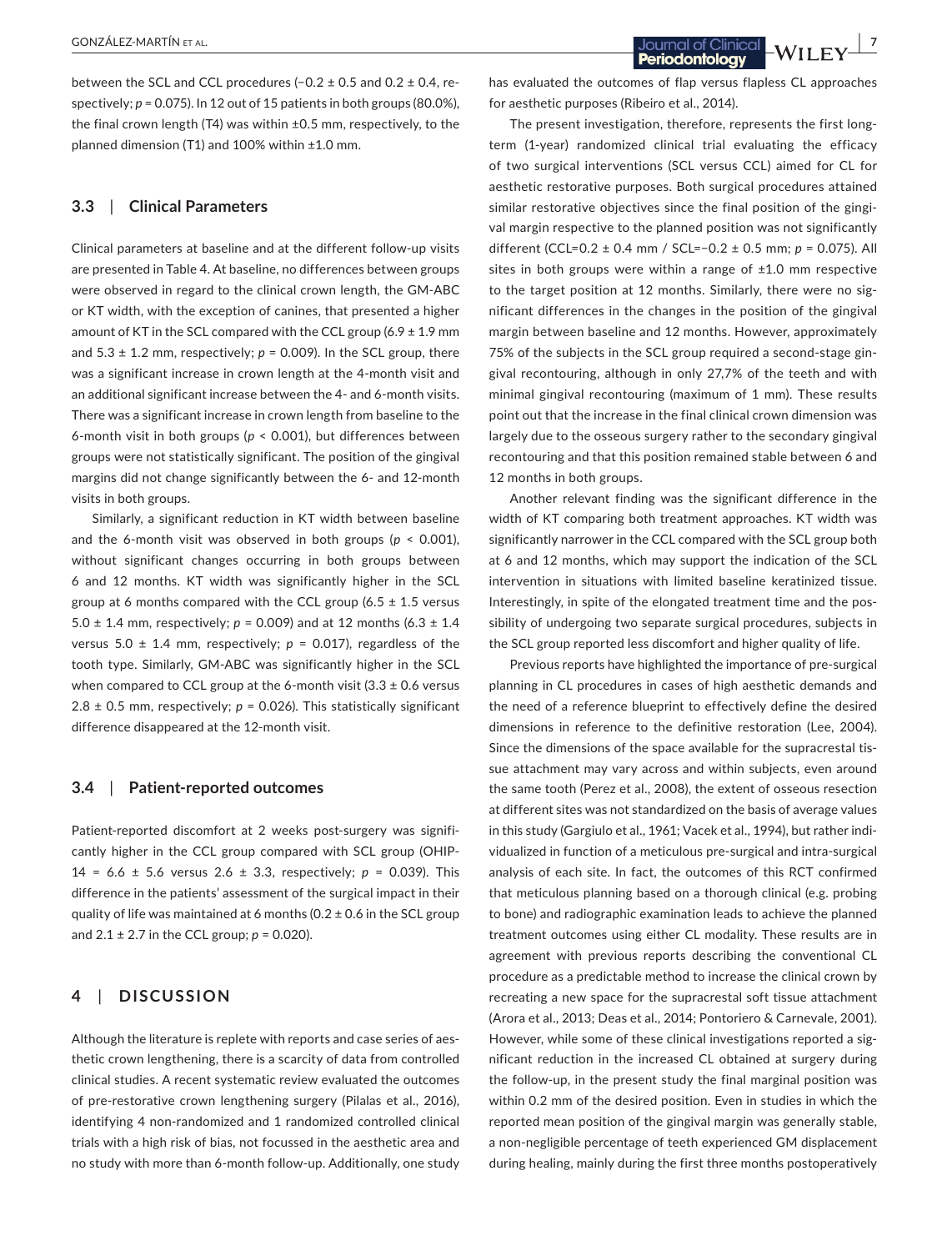

**FIGURE 4** (a) Accuracy of the obtained gingival goals using superimposition of scanned models. T1 is the digital stl file of the impression of the accepted mock-up, and it was subsequently compared with T2 (3-month follow-up [only in SCL group]), T3 (6-month follow-up) and T4 (12-month follow-up). (b) Detail of the vertical gingival migration of the gingival margin after 4 months of follow-up in a test group

|              | <b>TABLE 1</b> Demographic data of the study population |
|--------------|---------------------------------------------------------|
|              | (CCL-conventional crown lengthening / SCL-staged crown  |
| lengthening) |                                                         |

|                       | <b>CCL</b> | <b>SCL</b> | p value |
|-----------------------|------------|------------|---------|
| Gender (n, %)         |            |            |         |
| Male                  | 2(13.3%)   | 2(13.3%)   | 1.000   |
| Female                | 13 (86.7%) | 13 (86.7%) |         |
| Age (years)           | 40.5(14.1) | 37.5(15.7) | 0.579   |
| Smoking Status (n, %) |            |            |         |
| Smoker                | $0(0\%)$   | $0(0\%)$   | 1.000   |
| Non-smoker            | 15 (100%)  | 15 (100%)  |         |

(Bragger et al., 1992). This undesirable rebound has been attributed to technical (flap positioning, amount of osseous resection) and anatomical (periodontal phenotype) factors (Lanning et al., 2003).

When comparing both surgical interventions, the staged approach may offer the advantage that osseous recontouring is performed without prior soft tissue resection. This allowed for direct visualization of the bone and controlled recontouring in function only of the space needed for supracrestal tissue attachment, and not depending on the submarginal soft tissue scalloping that is usually

determined by the pre-surgical bone sounding and radiographic data, which may not be accurate (Christiaens et al., 2018). Even though the results from the CCL approach rendered excellent results with minimal tissue rebound, the SCL approach allowed for the evaluation of the added surgical needs to attain the ideal gingival margin position according to the restorative planning at approximately 4 months post-CL surgery. The results of this study confirm that minimal gingival recontouring (≤1 mm) was required in  $2/3$  of the patients, which underlines that this surgical approach is more conservative and safer as some degree of potential soft tissue rebound has been reported in approximately half of the sites undergoing CCL (Deas et al., 2014). Although in this study both surgical procedures predictably attained the desired final clinical crown dimensions, the SCL procedure achieved these outcomes with significantly higher width of KT and more favourable patient-reported outcomes. Preserving KM may be particularly relevant in the treatment of cases of excessive gingival display due to altered passive eruption presenting minimal amounts of KT (Coslet et al., 1977). Furthermore, previous reports suggest that minimally invasive surgical approaches have also rendered similar results in the amount of crown lengthening attained when compared with open flap surgeries, also reporting improved patient-reported outcomes (Ribeiro et al., 2014). A potential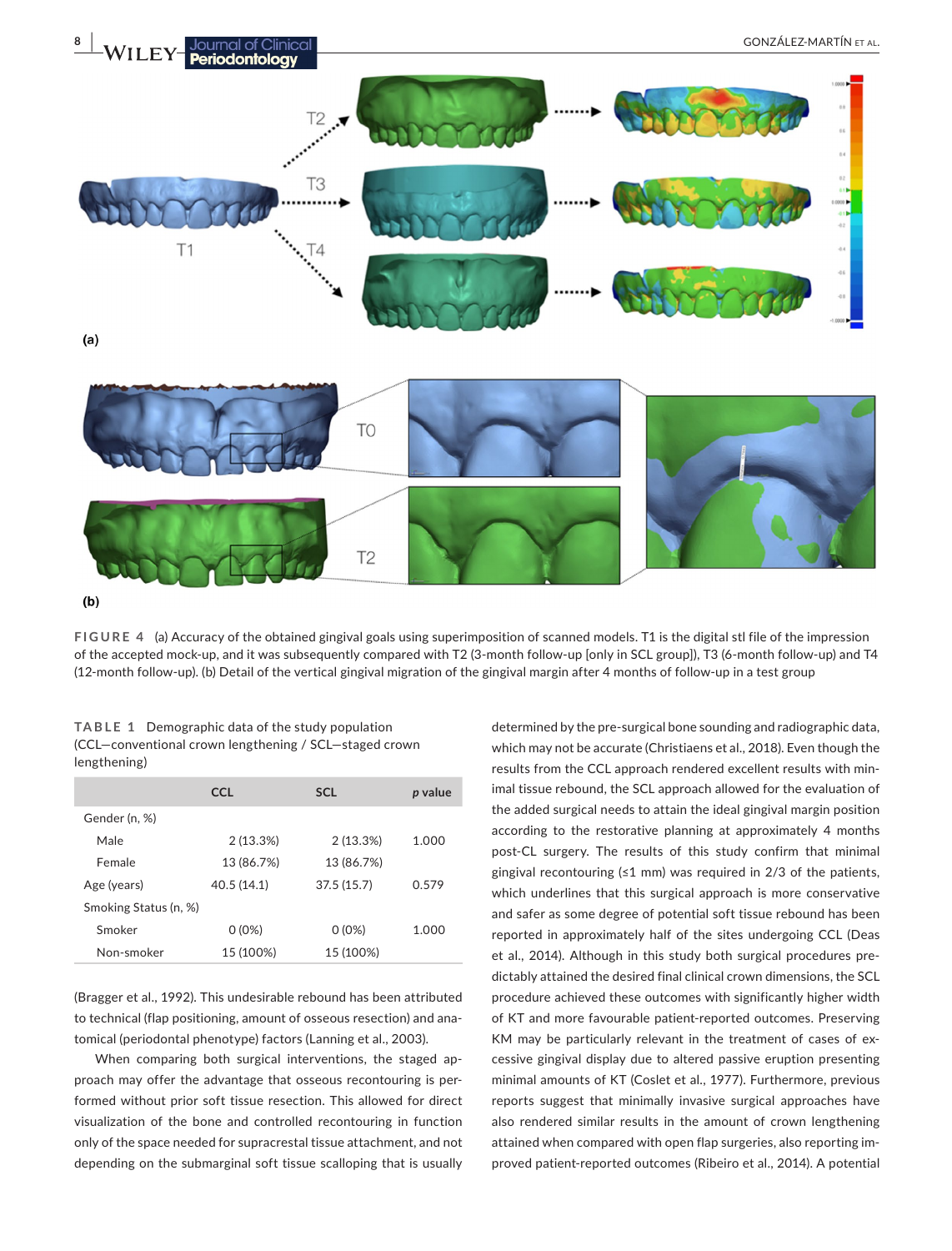| urgery (gingival                                                                                                                                                                                        |                     |                     |                                 |                          |                            |         |  |  |
|---------------------------------------------------------------------------------------------------------------------------------------------------------------------------------------------------------|---------------------|---------------------|---------------------------------|--------------------------|----------------------------|---------|--|--|
| first surgical                                                                                                                                                                                          | 1                   | Yes                 | 1                               | 21                       | 0.5                        |         |  |  |
|                                                                                                                                                                                                         | $\overline{2}$      | Yes                 | $\overline{2}$                  | 22, 23                   | 0.5                        |         |  |  |
|                                                                                                                                                                                                         | 3                   | Yes                 | $\mathbf 1$                     | 21                       | 3                          |         |  |  |
|                                                                                                                                                                                                         | $\overline{4}$      | Yes                 | 3                               | 13, 11, 21               | 0.5                        |         |  |  |
|                                                                                                                                                                                                         | 5                   | No                  | ÷,                              | $\overline{\phantom{a}}$ |                            |         |  |  |
|                                                                                                                                                                                                         | 6                   | Yes                 | $\overline{4}$                  | 13, 12, 22, 23           | 1.5                        |         |  |  |
|                                                                                                                                                                                                         | $\overline{7}$      | Yes                 | $\overline{4}$                  | 13, 11, 21, 23           | 0.5                        |         |  |  |
|                                                                                                                                                                                                         | 8                   | <b>No</b>           |                                 |                          |                            |         |  |  |
|                                                                                                                                                                                                         | 9                   | Yes                 | 2                               | 11, 12                   | 0.5                        |         |  |  |
|                                                                                                                                                                                                         | 10                  | Yes                 | $\overline{2}$                  | 11, 21                   | 0.5                        |         |  |  |
|                                                                                                                                                                                                         | 11                  | No                  |                                 |                          |                            |         |  |  |
|                                                                                                                                                                                                         | 12                  | <b>No</b>           |                                 | $\overline{\phantom{a}}$ |                            |         |  |  |
|                                                                                                                                                                                                         | 13                  | Yes                 | 1                               | 21                       | $\mathbf{1}$               |         |  |  |
|                                                                                                                                                                                                         | 14                  | Yes                 | 2                               | 12, 22                   | $\mathbf{1}$               |         |  |  |
|                                                                                                                                                                                                         | 15                  | Yes                 | 3                               | 12, 11, 22               | 1.5                        |         |  |  |
| in crown length between the 3-month (T2), 6-month (T3) and 12-month (T4) visits, compared with baseline (T0) and<br>-up; T1), per study group. Data are expressed as means and standard deviations (SD) |                     |                     |                                 |                          |                            |         |  |  |
| ional crown lengthening                                                                                                                                                                                 |                     |                     | <b>Staged crown lengthening</b> |                          |                            |         |  |  |
| <b>Canines</b>                                                                                                                                                                                          | Lateral<br>incisors | Central<br>incisors | <b>Canines</b><br>All           | Lateral<br>incisors      | <b>Central</b><br>incisors | p value |  |  |
| gth with the baseline situation (mm)                                                                                                                                                                    |                     |                     |                                 |                          |                            |         |  |  |
|                                                                                                                                                                                                         |                     |                     |                                 |                          |                            |         |  |  |

**No. of teeth in need** 

**of gingivectomy Tooth type**

**TABLE 2** Participants in the SCL (staged crown lengthening) group and the need for second-stage su recontouring) after the f procedure

**TABLE 3 Differences** the desired result (mock

**Patient Id**

**Need of gingivectomy**

|                                                             | Conventional crown lengthening |           |                     |                     | Staged crown lengthening |                |                     |                     |                          |
|-------------------------------------------------------------|--------------------------------|-----------|---------------------|---------------------|--------------------------|----------------|---------------------|---------------------|--------------------------|
|                                                             | All                            | Canines   | Lateral<br>incisors | Central<br>incisors | All                      | Canines        | Lateral<br>incisors | Central<br>incisors | $p$ value                |
| Difference in crown length with the baseline situation (mm) |                                |           |                     |                     |                          |                |                     |                     |                          |
| $T0-T2$                                                     | <b>NA</b>                      | <b>NA</b> | <b>NA</b>           | <b>NA</b>           | 0.5(0.4)                 | 0.4(0.5)       | 0.5(0.4)            | 0.6(0.4)            | ۰                        |
| $T0-T3$                                                     | 1.2(0.7)                       | 1.0(0.6)  | 1.2(0.8)            | 1.4(0.8)            | 0.8(0.5)                 | $0.6(0.5)^{+}$ | 0.9(0.6)            | 0.8(0.6)            | 0.099                    |
| $T0-T4$                                                     | 1.1(0.6)                       | 0.8(0.4)  | 1.2(0.7)            | 1.4(0.7)            | 0.7(0.5)                 | 0.6(0.5)       | 0.9(0.5)            | 0.8(0.6)            | 0.167                    |
| Difference in crown length with the ideal result (mock-up)  |                                |           |                     |                     |                          |                |                     |                     |                          |
| $T1-T2$                                                     | <b>NA</b>                      | <b>NA</b> | <b>NA</b>           | <b>NA</b>           | $-0.3(0.6)$              | $-0.2(0.6)$    | $-0.3(0.7)$         | $-0.3(0.8)$         | $\overline{\phantom{a}}$ |
| $T1-T3$                                                     | 0.0(0.7)                       | 0.1(0.7)  | $-0.1(0.7)$         | $-0.2(0.8)$         | $-0.4(1.0)$              | $-0.6(0.9)$    | $-0.5(0.9)$         | $-0.3(1.2)$         | 0.309                    |
| $T1-T4$                                                     | 0.2(0.4)                       | 0.4(0.3)  | 0.1(0.6)            | 0.1(0.6)            | $-0.2(0.5)$              | $-0.2(0.7)$    | $-0.2(0.5)$         | $-0.1(0.6)$         | 0.075                    |

\**p* value for *all* teeth.

 $\mathcal{L}$ 

‡ significant intra-group difference (*p* < 0.05) when compared to T0-T2.

disadvantage of SCL may be related to extended chair-side time due to the potential need of a second surgery, although it needs to be highlighted that the usual chair-side time for a minimal gingivectomy is normally low.

Another possible advantage of the staged surgical approach is to avoid the need of provisional restorations during the healing phase since the flaps are re-positioned back to the original situation prior to surgery. This may be relevant in cases in which CCL may result in a marked crown lengthening, requiring to perform extensive restorative work with provisionals in order to minimize aesthetic concerns and/or sensitivity.

This RCT has, however, several limitations. Firstly, there were inherent difficulties to ensure appropriate blinding of the treatment groups. Secondly, clinical parameters (crown length and keratinized tissue dimension) were not registered at 3 months in the CCL group.

Dynamics of the changes in the gingival margin position post-surgically have been extensively evaluated in the literature before (Deas et al., 2014; Pontoriero & Carnevale, 2001); however, these data would have provided interesting information to compare those variations in between groups. It also exists a potential limitation related to the somehow different follow-up from the last surgical intervention in each group. While in the CCL group, the final follow-up was 12 months from the surgical procedure, in the SCL group, the final follow-up took place at 8 to 9 months from secondary gingivectomy. Although it has been reported in the literature that some coronal rebound of the gingival margin may be expected between 9 and 12 months after surgery (Pontoriero and Carnevale, 2001), that was not the case in our study, in which no significant differences in the position of the gingival margin were detected between the 6- and 12-month follow-up visits. Therefore, it is unlikely that any further

**Amount of gingiva resected (mm)**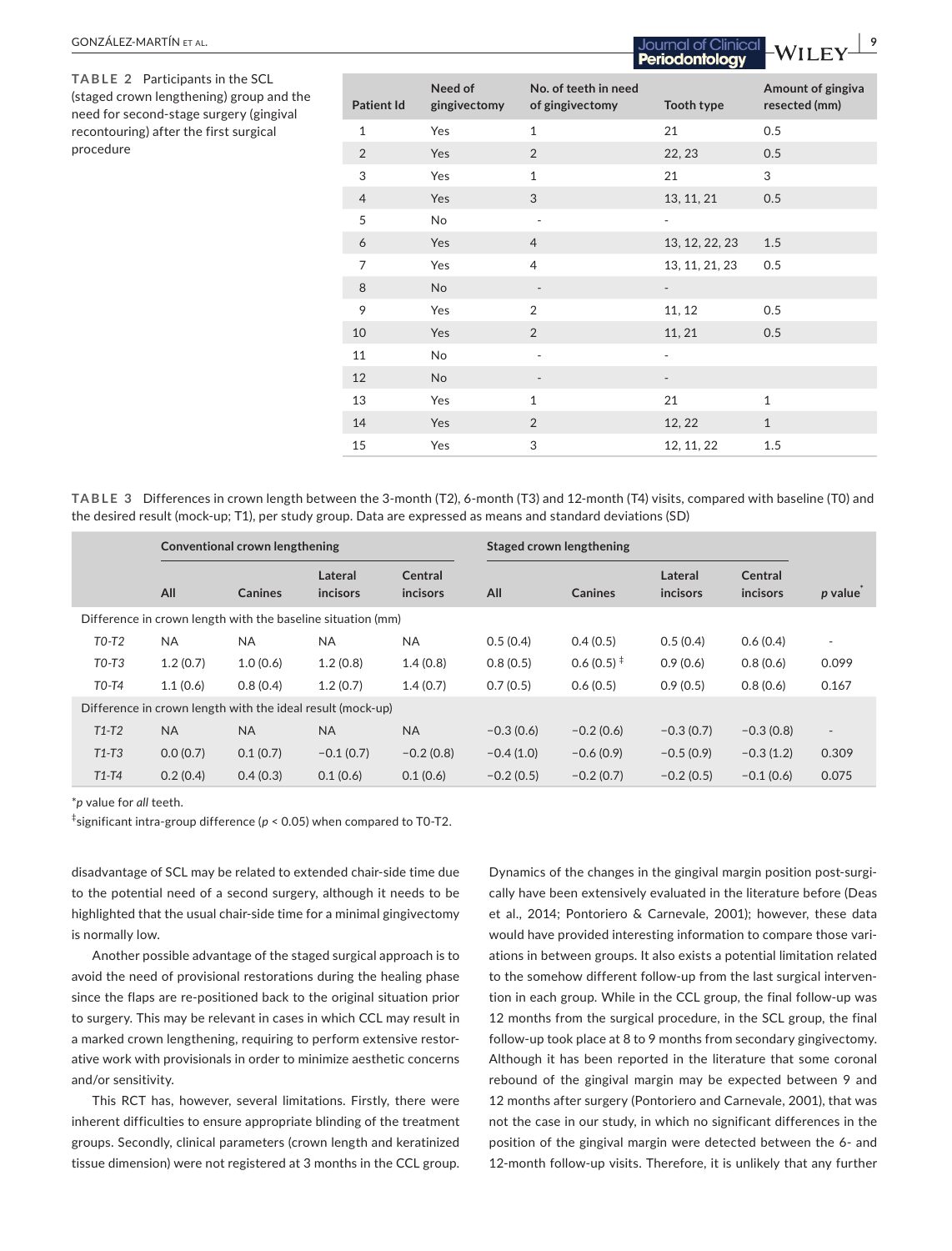**TABLE 4** Clinical parameters of the included participants expressed as means and standard deviations (SD) by study group

|                                   | Conventional crown lengthening               |                        |                                              |                          | Staged crown lengthening                  |                                         |                                              |                                          |                          |
|-----------------------------------|----------------------------------------------|------------------------|----------------------------------------------|--------------------------|-------------------------------------------|-----------------------------------------|----------------------------------------------|------------------------------------------|--------------------------|
|                                   | All                                          | <b>Canines</b>         | Lateral<br>incisors                          | Central<br>incisors      | All                                       | <b>Canines</b>                          | Lateral<br>incisors                          | Central<br>incisors                      | $p$ value                |
| Crown length (mm)                 |                                              |                        |                                              |                          |                                           |                                         |                                              |                                          |                          |
| <b>Baseline</b>                   | 8.4(1.3)                                     | 8.8(1.3)               | 7.7(1.3)                                     | 8.8(1.5)                 | 7.8(0.9)                                  | 8.1(0.9)                                | 7.0(1.0)                                     | 8.3(1.2)                                 | 0.111                    |
| 3 months                          | <b>NA</b>                                    | <b>NA</b>              | <b>NA</b>                                    | <b>NA</b>                | $8.9(0.6)^{+}$                            | $9.2(0.8)^{\ddagger}$                   | $8.3(0.6)^{\ddagger}$                        | $9.5(1.0)^{\ddagger}$                    | $\blacksquare$           |
| 6 months                          | $9.5(1.1)^*$                                 | $9.8(1.1)^*$           | $8.5(1.2)^{+}$                               | $10.1(1.1)^{\ddagger}$   | 9.3(0.7)<br>$\frac{1}{2}$ , $\frac{5}{2}$ | 9.5 (0.9) $\frac{5}{7}$ , $\frac{5}{7}$ | $8.5(0.6)^{\ddagger}$                        | 10.0 (0.9) $\frac{5}{7}$ , $\frac{5}{7}$ | 0.579                    |
| 12 months                         | $9.4(1.1)^{+}$                               | $9.7(1.0)^{+}$         | $8.5(1.3)^{+}$                               | $10.1(1.3)^{+}$          | 9.2(0.7)<br>$\S,$ $\S$                    | 9.3 $(0.9)^{5}$ , $^{5}$                | $8.4(0.6)^{+}$                               | 10.0 (0.9) $\frac{5}{7}$ , $\frac{5}{7}$ | 0.571                    |
|                                   | Keratinized tissue width (mm)                |                        |                                              |                          |                                           |                                         |                                              |                                          |                          |
| <b>Baseline</b>                   | 6.1(1.5)                                     | 5.3(1.2)               | 6.5(2.0)                                     | 6.3(1.9)                 | 7.2(1.8)                                  | 6.9 $(1.9)$ <sup>†</sup>                | 7.6(1.8)                                     | 7.0(1.8)                                 | 0.07                     |
| 3 months                          | <b>NA</b>                                    | <b>NA</b>              | <b>NA</b>                                    | <b>NA</b>                | 6.8 $(1.4)$ <sup>#</sup>                  | 6.6 $(1.5)^{\ddagger}$                  | 7.2 $(1.4)$ <sup><math>\ddagger</math></sup> | 6.5 $(1.7)^{\ddagger}$                   | $\overline{\phantom{a}}$ |
| 6 months                          | 5.0 $(1.4)$ <sup><math>\ddagger</math></sup> | 4.5 $(1.1)^{\ddagger}$ | 5.4 $(1.7)$ <sup><math>\ddagger</math></sup> | 5.2 $(1.8)$ <sup>‡</sup> | 6.5(1.5)<br>$\frac{1}{2}$ , $\frac{5}{2}$ | 6.3 $(1.7)^{5}$ .<br>$^{\S},$ $^{\S}$   | 6.9 (1.4) $\frac{5}{7}$ , $\frac{5}{7}$      | 6.3 $(1.7)^{5}$ , $^{5}$                 | 0.009                    |
| 12 months                         | 5.0 $(1.4)$ <sup><math>\ddagger</math></sup> | 4.5 $(1.2)^{\ddagger}$ | 5.3 $(1.7)^{\ddagger}$                       | 5.2 $(1.7)^{\ddagger}$   | 6.3(1.4)<br>$§$ §<br>$, \, \,$            | 6.2 $(1.5)^{5}$ ,<br>$\S$ $\S$          | 6.6 (1.5) $\frac{1}{7}$ , $\frac{1}{7}$      | 6.1 $(1.5)^{\frac{5}{7}}$                | 0.017                    |
| GM-ABC (mm)                       |                                              |                        |                                              |                          |                                           |                                         |                                              |                                          |                          |
| <b>Baseline</b>                   | 3.4(0.6)                                     | 3.4(0.7)               | 3.2(0.9)                                     | 3.4(0.9)                 | 3.7(0.7)                                  | 3.5(0.7)                                | 3.8(1.2)                                     | 3.7(0.6)                                 | 0.244                    |
| 6 months                          | $2.8(0.5)^{+}$                               | $2.7(0.5)^{+}$         | $2.7(0.5)^{+}$                               | $2.9(0.7)^{+}$           | 3.3(0.6)                                  | 3.1(0.7)                                | 3.4 (0.7) $^{\dagger}$                       | 3.4 (0.6) $^{\dagger}$                   | 0.026                    |
| 12 months                         | 3.1(0.7)                                     | 3.0(0.6)<br>$\S$ $\S$  | 3.0(0.8)                                     | 3.1(0.8)                 | 3.2(0.6)                                  | $3.2(0.8)^{\ddagger}$                   | 3.2(0.8)                                     | 3.4(0.5)                                 | 0.565                    |
| Gingival exposure upon smile (mm) |                                              |                        |                                              |                          |                                           |                                         |                                              |                                          |                          |
| <b>Baseline</b>                   |                                              |                        | $\overline{\phantom{a}}$                     | 3.0(0.9)                 | $\overline{\phantom{a}}$                  | $\overline{\phantom{a}}$                | $\overline{\phantom{a}}$                     | 3.0(1.6)                                 | 0.914                    |
| 6 months                          | $\overline{\phantom{a}}$                     |                        |                                              | $1.4(0.9)^{\ddagger}$    | $\overline{\phantom{a}}$                  |                                         |                                              | $1.8(1.4)^{+}$                           | 0.326                    |
| 12 months                         | $\blacksquare$                               | ÷,                     | $\overline{\phantom{a}}$                     | 1.4 (0.9) $*$            | $\Box$                                    | $\overline{\phantom{a}}$                |                                              | $1.9(1.4)^{\ddagger}$                    | 0.184                    |
| OHIP-14                           |                                              |                        |                                              |                          |                                           |                                         |                                              |                                          |                          |
| 2 weeks                           | 6.6(5.6)                                     | 2.6(3.3)               | 0.039                                        |                          |                                           |                                         |                                              |                                          |                          |
| 6 months                          | 2.1(2.7)                                     | 0.2(0.6)               | 0.020                                        |                          |                                           |                                         |                                              |                                          |                          |

*Note:* GM-ABC, distance from the gingival margin to the alveolar bone crest determined by bone probing

Abbreviation: OHIP, Oral Health Impact Profile; NA, not applicable.

\**p* value for *all* teeth.

† Significant inter-group difference (*p* < 0.05) for that tooth type.

‡ Significant intra-group difference (*p* < 0.05) when compared to baseline.

§ Significant intra-group difference (*p* < 0.05) when compared to 3-month visit (or 6-month visit for GM-ABC).

variation in the position of the gingival margin would occur in the SCL group afterwards. It must be stated that the CL protocol for this particular study (Pontoriero and Carnevale, 2001) included an apically positioned flap, so the possibility of soft tissue rebound may be delayed in time. Last, the limited sample size of the study emphasizes the need for future studies involving larger populations, with diverse local and systemic characteristics, and longer follow-up periods to provide a better understanding of possible influencing factors, such as the periodontal phenotype or the use of a surgical guide, in the outcomes of CL surgical interventions.

Both aesthetic crown lengthening modalities rendered similar outcomes regarding the primary aim of these interventions, which were the maintenance of the lengthened clinical crown and the position of the gingival margins in relation to the restorative planning. However, the two-stage surgical intervention achieved a wider band

of keratinized tissue and was associated with more favourable patient-reported outcomes.

#### **ACKNOWLEDGEMENTS**

The authors would like to thank Emilio Couso-Queiruga (Department of Periodontics—University of Iowa College of Dentistry) for his support to perform the STL analyses.

#### **CONFLICTS OF INTEREST**

The authors have no conflicts of interest to declare regarding the conduction of this study.

# **ORCID**

*Oscar González-Martín* <https://orcid.org/0000-0003-3957-4872> *Eduardo Monter[o](https://orcid.org/0000-0003-2525-8529)* <https://orcid.org/0000-0003-2525-8529>